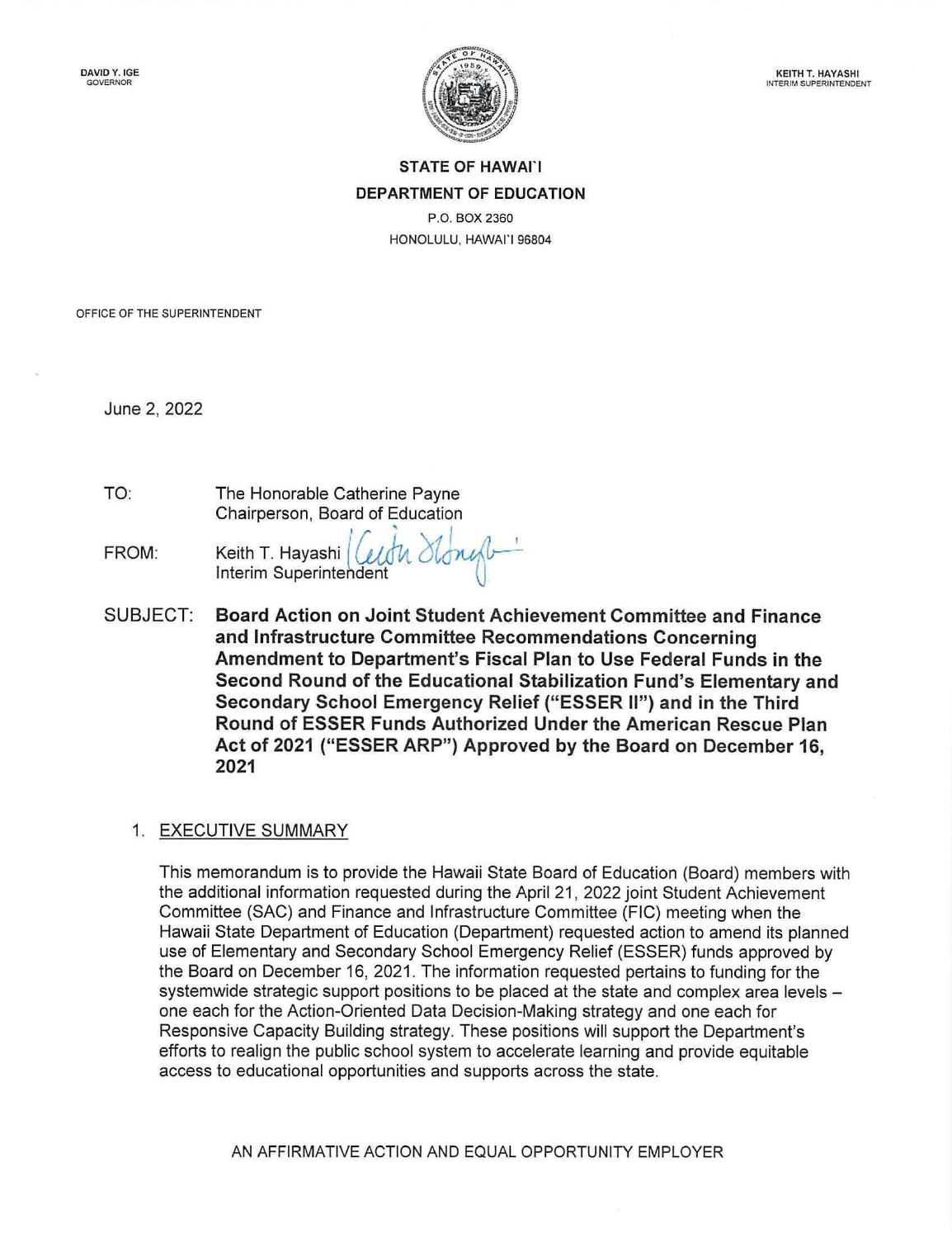#### 2. BACKGROUND

During the April 21, 2022 joint SAC-FIC meeting, the Department requested action to amend the use of ESSER funds as outlined in the ESSER Fiscal Plan<sup>1</sup> approved by the Board on December 16, 2021.

The requested changes included:

- a. Changes that net zero in total funds for the Complex Area plans;
- b. Shifting \$4,759,789 of planned uses from ESSER III to ESSER I funds;
- c. Shifting \$5,249,095 of planned uses from ESSER III to ESSER II funds; and
- d. Using the combined available amounts of ESSER III funds resulting from items b and c above, totaling \$10,008,884, with \$1,231,116 of ESSER III funds reserved as Superintendent's contingency funds for the following four items:
	- i. \$5,120,000 for Systemwide Strategic Support Action-Oriented Data Decision-Making;
	- ii. \$5,120,000 for Systemwide Strategic Support Responsive Capacity Building;
	- iii. \$400,000 to increase funding for 2022 summer learning to \$21.39 million; and
	- iv. \$600,000 to increase funding for math professional development to \$1.6 million.

[https://boe.hawaii.gov/Meetings/Notices/Meeting%20Material%20Library/SAC%20FIC\\_042](https://boe.hawaii.gov/Meetings/Notices/Meeting%20Material%20Library/SAC%20FIC_04212022_Action_Amendment%20DOE%27s%20ESSER%20Plan.pdf) 12022\_Action\_Amendment%20DOE%27s%20ESSER%20Plan.pdf

During the course of the discussion, a number of questions regarding the positions dedicated to advance the systemwide strategies of Action-Oriented Data Decision-Making and Responsive Capacity Building were asked. The Board requested clarification that the \$5.12 million for each strategy would fund 16 positions (one state level and one for each of the 15 Complex Areas plus fringe benefits for a period of two years) and clarification and documentation on the general nature of the two systemwide strategies.

The Board requested additional information on the impact of these positions, including how they contribute to the overall objective of the use of ESSER funds. The Department anticipates preliminary impact information to be available in December 2022-January 2023.

Both SAC and FIC unanimously approved the item with the understanding that more information would be provided prior to full Board approval.

#### 3. UPDATE

The Department is requesting to use \$5.12 million in ESSER funds to establish 16 positions to support the systemwide strategy of Action-Oriented Data Decision-Making and \$5.12 million in ESSER funds to establish 16 positions to support the systemwide strategy of Responsive Building Capacity. These 16 positions include one state office position and 15 complex area positions, one for each complex area. The \$5.12 million will be used for salary and fringe benefits for a period of two fiscal years – 2022-2023 and 2023-2024.

<sup>&</sup>lt;sup>1</sup> https://www.hawaiipublicschools.org/DOE%20Forms/ESSER-EducationalPlan.pdf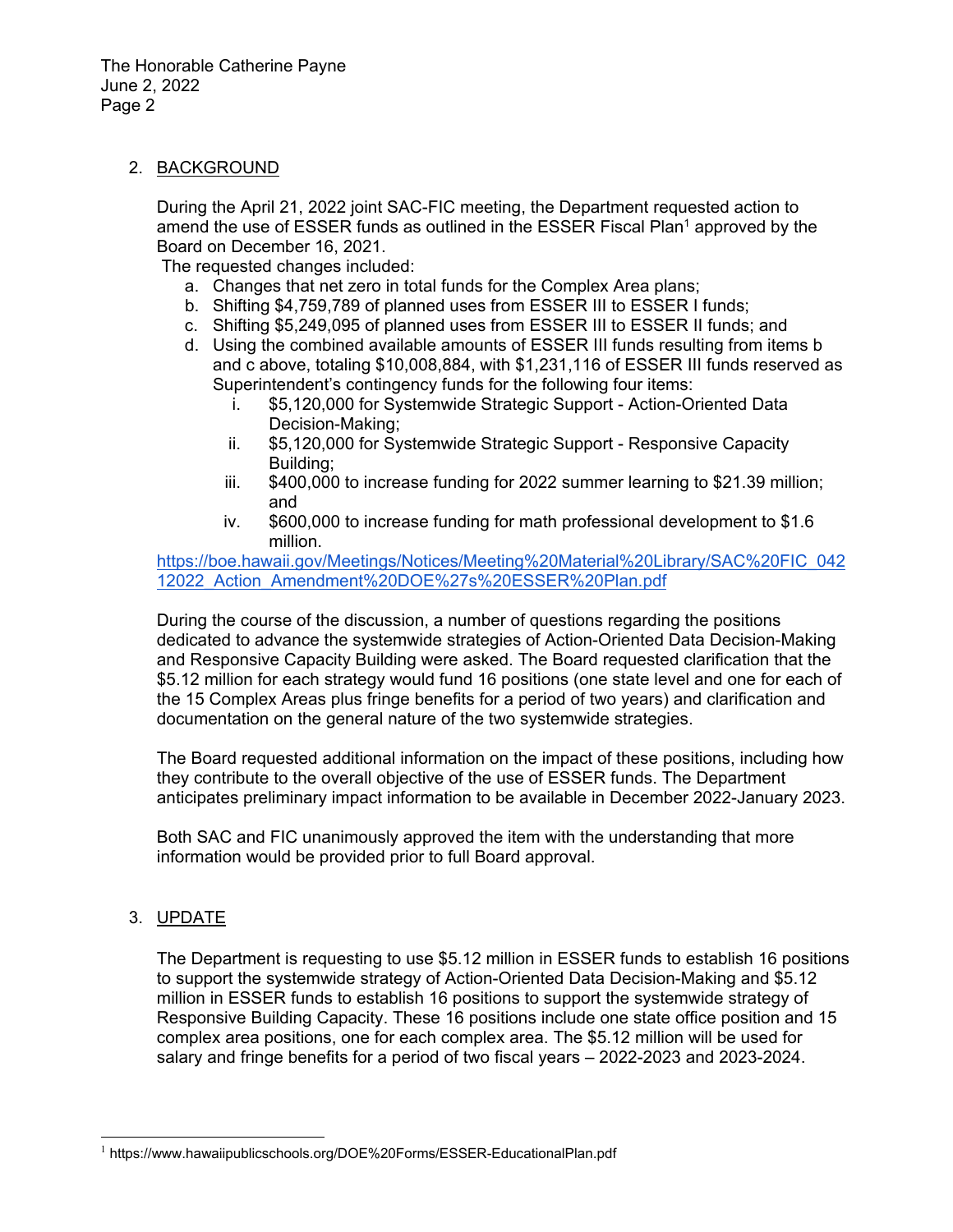| <b>Position</b>                                                | Quantity | <b>Estimated</b><br><b>Salary</b> | <b>Estimated</b><br><b>Fringe</b> | <b>Total</b> |
|----------------------------------------------------------------|----------|-----------------------------------|-----------------------------------|--------------|
| State Office Educational Officer                               | 1        | \$100,000                         | \$60,000                          | \$160,000    |
| <b>Complex Area District Educational Specialist</b>            | 15       | \$100,000                         | \$60,000                          | \$2,400,000  |
| <b>Total per Fiscal Year</b>                                   |          |                                   |                                   |              |
| Total per Statewide Strategy (Total per Fiscal Year X 2 years) |          |                                   |                                   |              |

The systemwide strategic positions at the state and complex area levels will build consistency in the implementation of the strategies across the tri-level system of the Department to accelerate learning and ensure equitable access to supports, services, and educational opportunities for students and staff. The positions will also support schools as they innovate and design programs to reengage their students and better support student achievement within the context of their school communities.

The positions for the Action-Oriented Data Decision-Making strategy will focus on establishing and implementing processes for examining data related to the impact that the extended distance learning had on student performance, learning acceleration, and student and staff well-being to make instructional and operational decisions for students and schools. These educational officers will coordinate, implement, and oversee the strategy efforts across the state, providing technical assistance and guidance to state office, complex area, and school staff in their use and analysis of data for decision-making regarding instructional strategies and needed supports to increase student achievement. Additional information on the positions to support the systemwide strategy of Action-Oriented Data Decision-Making is provided in Attachment A.

The positions for the Building Responsive Capacity strategy will focus on establishing and executing professional development opportunities to help address the array of student needs that have developed over the course of the pandemic and extended distance learning. These educational officers will provide training, coaching, and support for state office, complex area, and school staff as well as for families on topics and resources that help to identify and address the needs of students and staff. Additional information on the positions to support the systemwide strategy of Responsive Capacity Building is provided in Attachment B.

The Department is prioritizing the implementation of the systemwide strategies of Healthy Habits, Healthy Schools; Action-Oriented Data Decision-Making; Building Responsive Capacity; and Effective Academic Practices to provide state office, complex area, and school staff with the resources they need to address the needs of our students and increase student achievement. This advances the 3-1-1 priorities that the Department focused on during School Year 2021-2022; student attendance, academic performance, and social-emotional well-being as well as staff well-being are embedded in each systemwide strategy and the safe return to school is embedded in Healthy Habits, Healthy Schools. Over the course of the pandemic, there has been an increase in chronic absenteeism (from 15% in School Year 2018-2019 to 18% in School Year 2020-2021), a decrease in ninth-grade students on track to graduate on time (from 91% in School Year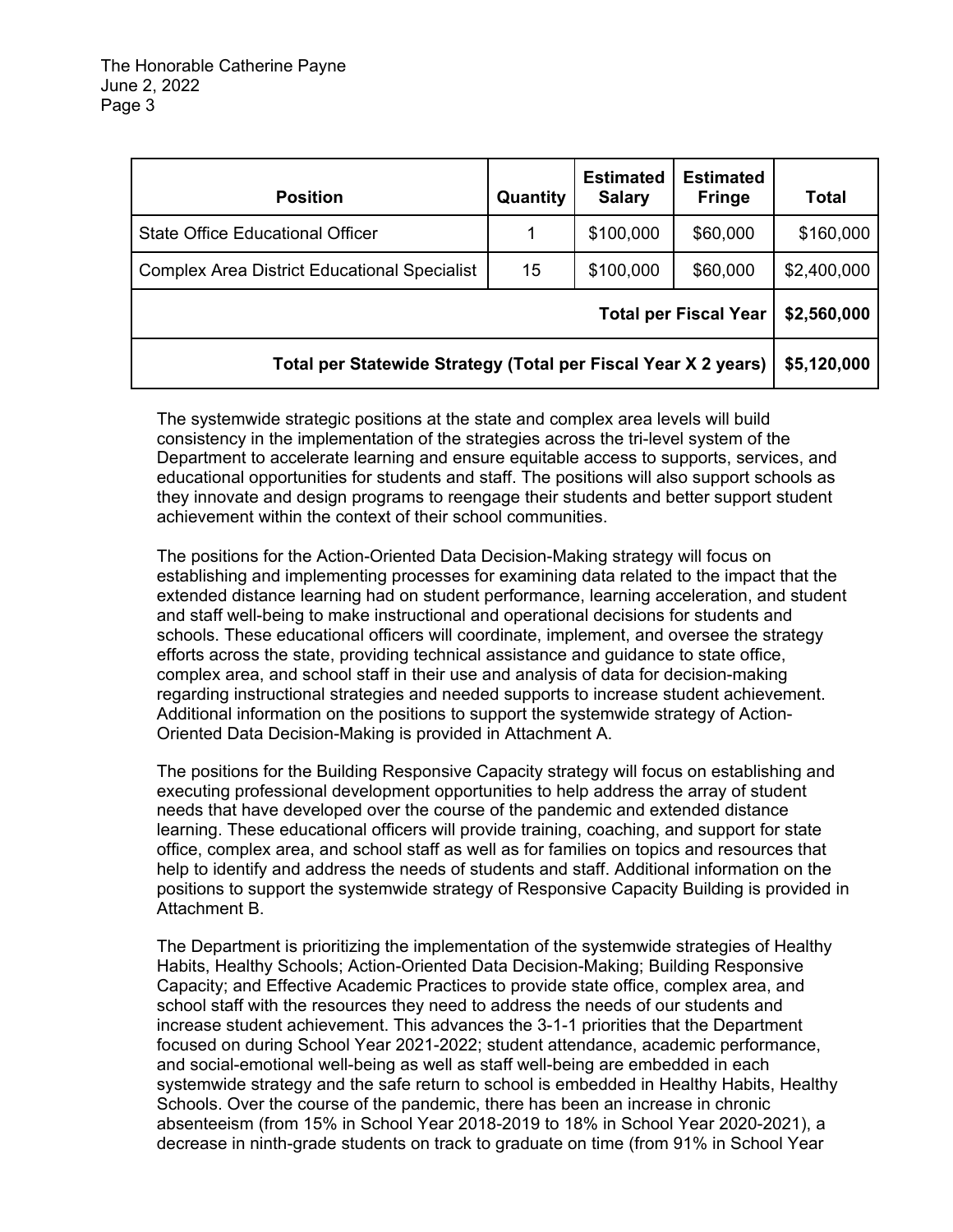2018-2019 to 85% in School Year 2020-2021), and decreases in the percentage of students meeting the academic achievement standards as measured by the annual statewide assessment (from 54% in language arts and 43% in mathematics in School Year 2018-2019 to 50% in language arts and 32% in mathematics in School Year 2020-2021). While this is the national trend and was expected considering the circumstances, the Department believes a stronger concerted effort must be made to mitigate the negative impact the pandemic has had on student performance. The implementation of the systemwide strategies in a manner that is consistent across state offices, complex areas, and schools will facilitate this effort.

Thank you for your continued support as we work towards a plan that best supports our students, our schools, and our communities.

#### KTH:bh

Attachments: Attachment A - Additional Information on \$5,120,000 for Systemwide Strategic Support - Action-Oriented Data Decision-Making Attachment B – Additional Information on \$5,120,000 for Systemwide Strategic Support - Responsive Capacity Building

c: Office of Fiscal Services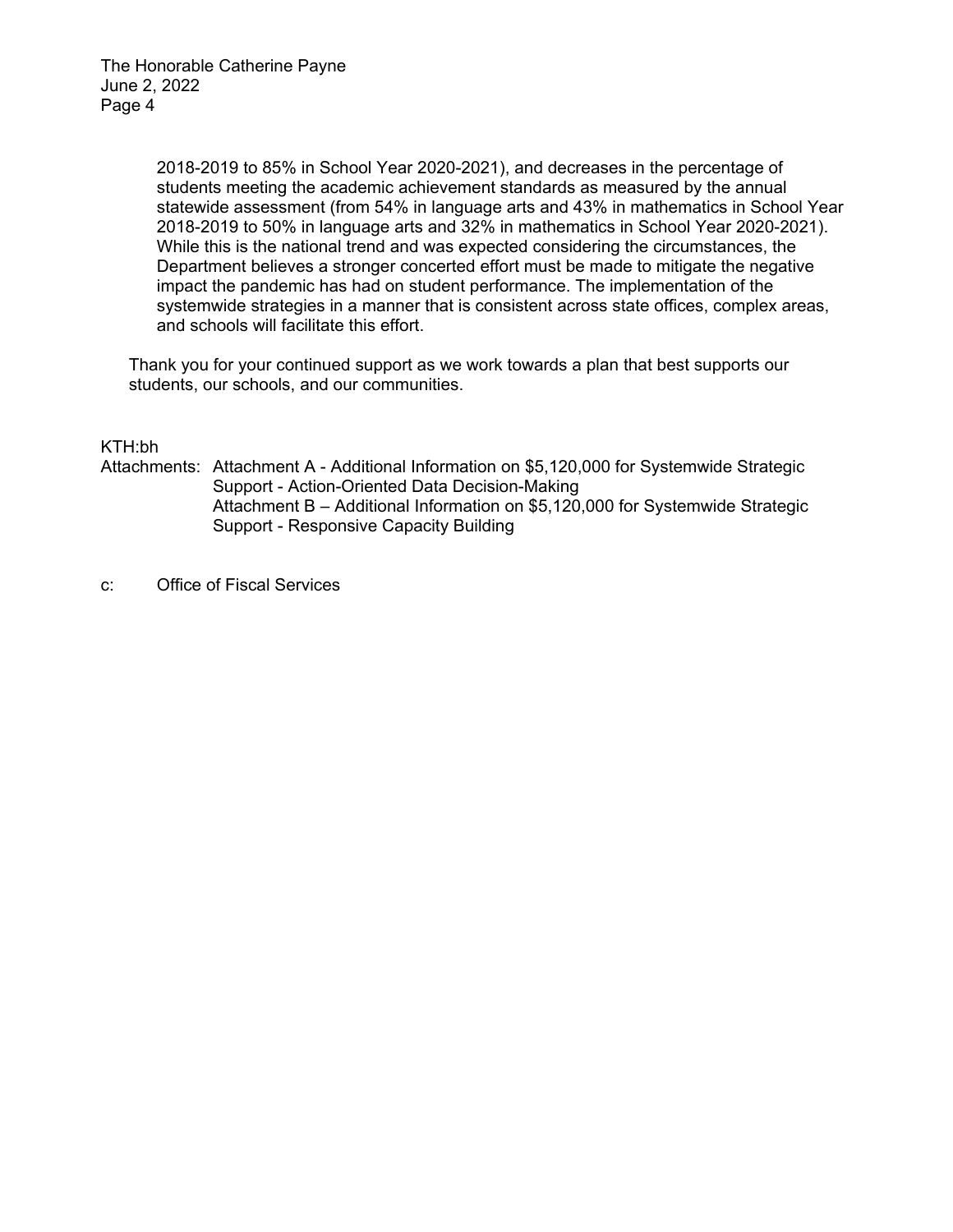# **Additional Information on \$5,120,000 for Systemwide Strategic Support - Action-Oriented Data Decision-Making**

#### **Related to the Department's April 21, 2022 memo:**

**[Update on Department of Education's educational plan and fiscal plan to use federal](https://boe.hawaii.gov/Meetings/Notices/Meeting%20Material%20Library/SAC%20FIC_04212022_Update_Education%20and%20Fiscal%20Plan%20%281%29.pdf)  [funds in the second round of the Educational Stabilization Fund's Elementary and](https://boe.hawaii.gov/Meetings/Notices/Meeting%20Material%20Library/SAC%20FIC_04212022_Update_Education%20and%20Fiscal%20Plan%20%281%29.pdf)  [Secondary School Emergency Relief \("ESSER II"\) and in the third round of ESSER funds](https://boe.hawaii.gov/Meetings/Notices/Meeting%20Material%20Library/SAC%20FIC_04212022_Update_Education%20and%20Fiscal%20Plan%20%281%29.pdf)  [authorized under the American Rescue Plan Act of 2021 \("ESSER ARP"\) approved by the](https://boe.hawaii.gov/Meetings/Notices/Meeting%20Material%20Library/SAC%20FIC_04212022_Update_Education%20and%20Fiscal%20Plan%20%281%29.pdf)  [Board on December 16, 2021](https://boe.hawaii.gov/Meetings/Notices/Meeting%20Material%20Library/SAC%20FIC_04212022_Update_Education%20and%20Fiscal%20Plan%20%281%29.pdf)**

## **Action:**

Change means of financing for a previously Hawaii State Board of Education (Board)-approved activity from the Hawaii State Department of Education (Department) School Transformation Branch general funds to ESSER III funds.

## **Brief Description of Proposed ESSER funded activity:**

To establish and implement processes for examining data related to the impact of COVID-19 to make instructional and operations decisions for students and schools.

## **Background:**

On December 16, 2021, the Board voted to approve the ESSER Educational Plan which included Action-Oriented Data Decision-Making as an integral strategy for examining data to make instructional and operational decisions for students and schools.

## **Program Objectives:**

Action-Oriented Data Decision-Making is the strategy that connects and emphasizes the value of the other three strategies: Healthy Habits, Healthy Schools; Responsive Capacity Building; and Effective Academic Practices. The Department will implement a process for examining data related to the impact of COVID-19 to make instructional and operational decisions for students and schools [\(ESSER Educational Plan,](https://www.hawaiipublicschools.org/DOE%20Forms/ESSER-EducationalPlan.pdf) page 14). This systematic approach will provide opportunities for teacher and school leadership teams to examine relevant data to make critical and sometimes difficult decisions for students, staff and school. The data analysis and school improvement process navigates schools towards informed decisions in the following areas:

- a. The effective use of Hawaii Multi-Tiered System of Support;
- b. To select, implement and monitor appropriate professional development;
- c. To select, implement and monitor family and community engagement practices; and
- d. To identify, implement and monitor effective academic practices.

Implementing a process to analyze data to inform decisions will foster a culture of collegiality that will make a positive impact on student achievement. According to John Hattie, [Collective](https://visible-learning.org/2018/03/collective-teacher-efficacy-hattie/#:%7E:text=Collective%20Teacher%20Efficacy%20is%20the%20collective%20belief%20of,overview%20of%20John%20Hattie%E2%80%99s%20%E2%80%9Cnew%20number%20one%E2%80%9D%20influence.)  [Teacher Efficacy](https://visible-learning.org/2018/03/collective-teacher-efficacy-hattie/#:%7E:text=Collective%20Teacher%20Efficacy%20is%20the%20collective%20belief%20of,overview%20of%20John%20Hattie%E2%80%99s%20%E2%80%9Cnew%20number%20one%E2%80%9D%20influence.) is strongly correlated with student achievement with a mean effect size of 1.57, equivalent to three years academic growth in a span of one year.

Operationalizing the Action-Oriented Data Decision-Making strategy connects all four strategies to strengthen and sustain the commitment to the success of our students, staff and schools.

## **Work Supported by the 15 Complex Areas plus 1 State-Level Position:**

Under the general supervision of the Assistant Superintendent of the Office of Strategy, Innovation, and Performance, the state educational officer will coordinate and oversee the strategy efforts across the state. As the state lead for the Action-Oriented Data Decision-Making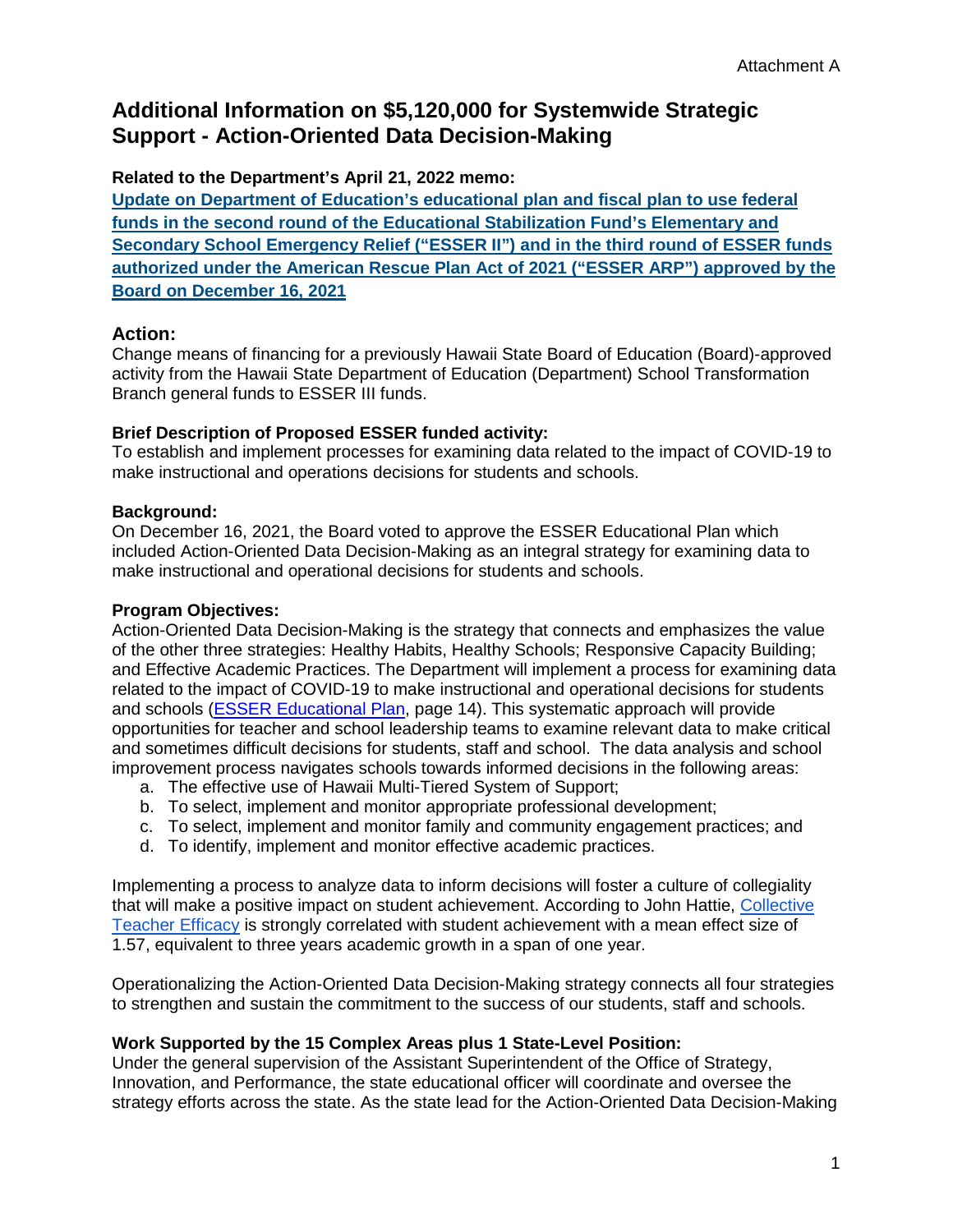strategy, the educational officer will provide technical assistance and guidance to state office and complex area staff to implement an established process for examining data to make instructional and operational decisions to improve student performance.

Each Complex Area will be allocated a full-time position to lead and support schools in the implementation of the Action-Oriented Data Decision-Making strategy. Under the general supervision of the Complex Area Superintendent, the District Educational Specialist (DES) will coordinate, implement, and oversee the strategy efforts within the complex area. As the complex area lead for the Action-Oriented Data Decision-Making strategy, the DES will help to ensure that student needs are met. The DES is responsible for providing technical assistance and guidance to complex area and school staff to implement an established process for examining data to make instructional and operational decisions for students and schools. The DES will help teachers to learn and utilize data decision-making processes to implement new instructional strategies and plan for needed supports for students. In addition, this position supports school improvement efforts by ensuring the implementation of a process for operational decision-making teams at the school leadership level.

The state office educational officer and the DES should have at least six years of responsible professional work experience in education of which four years shall have been in teaching and two years in curriculum or program planning, as appropriate, and should be well-versed in the foundations of curriculum and instruction; instructional media and computers; foundations of American education; principles of learning and individual differences; tests and measurements; purposes, methods and materials pertinent to one or more subject matters or program areas of data-driven decision-making; and laws, rules, regulations and administrative procedures pertinent to the areas of data-driven decision-making. They will be expected to provide leadership, planning and coordination in the areas of responsive capacity building; communicate effectively with others both orally and in writing; operate computer and other business machines; and use tools, equipment, instruments and devices appropriate to one or more subject matters and/or program areas of data-driven decision-making.

These complex area leads will receive training and ongoing support to assist schools with their school-based instructional and operational decision-making teams. The leads will be trained to train others and foster a collaborative learning environment in areas including, but not limited to, the use of data, formative and summative assessments, data analysis and visualization, and assessment literacy strategies.

Through this strategy, the Department is committed to providing **tri-level** supports:

- a. **State** will provide all complex area strategy leads:
	- i. Quarterly meetings with training and resources and
	- ii. An implementation continuum to guide schools through the process.
- b. **Complex Area** will provide all schools:
	- i. Support and monitoring of the implementation and
	- ii. Network with the leads within the complex area for the other three strategies.
- c. **Schools** will continue to implement
	- i. Instructional Decision-Making Teams and
	- ii. Operational Decision-Making Teams.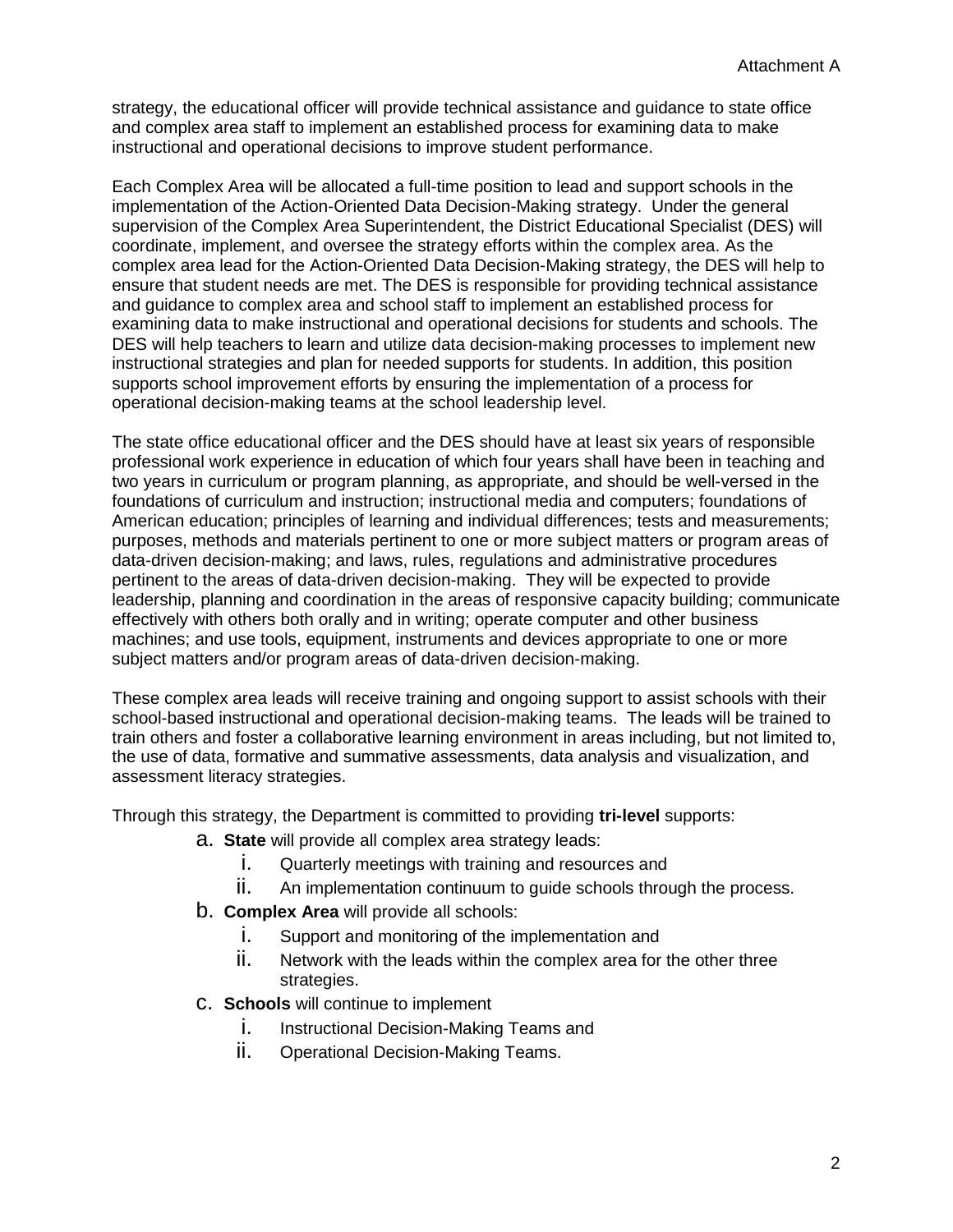To facilitate student academic progress and growth, instructional teams will:

- Analyze universal screener and formative assessment data to identify focus areas for students. Educators can differentiate instruction and resources for students.
- Identify critical content and foundational concepts and topics.
- Support colleagues and collaborate with one another, sharing best practices.
- Use data management systems to assist with the further analysis of students.

Operational teams will use data to make school-centered decisions, which may include decisions related to parent engagement, afterschool programming, and day-to-day operations.

Data is used for continuous quality improvement, supporting the implementation and assessment of strategies, programs and systems. State, complex area, school leaders and staff members regularly examine and analyze data to evaluate and make decisions. Examples of data strategies include:

- Assessing the utilization of programs and resources.
- Tracking student data to strengthen interventions.
- Identifying the progress of school-led initiatives.
- Determining specific areas of need for follow up, training or additional supports.

Student data derived from screeners and formative assessments are used to inform curricular and instructional decisions that impact student achievement and staff effectiveness. The focus is to ensure that students are progressing toward improvement.

Source: Board-approved [ESSER Education Plan](https://www.hawaiipublicschools.org/DOE%20Forms/ESSER-EducationalPlan.pdf) page 14.

#### **Cost Estimate Details:**

15 complex area (entry-level Educational Officers at \$100,000) and one state-level coordinator to facilitate the work: \$1.6 million.

Fringe benefits incurred:  $$1.6$  million  $*$  60% = \$960,000.

\$1,600,000 for salaries +\$ 960,000 for fringe benefits \$2,560,000 / year

2 years \* \$2.56 million = \$5.12 million (for School Years 2022-2023 and 2023-2024).

#### **Sustainability Issues:**

As encouraged by the federal legislation and the Board, the Department is implementing a variety of strategies to:

- 1. Address the impact of COVID-19;
- 2. Address learning loss; and
- 3. Accelerate learning.

As it develops its budget for FY 2024-2025, the Department will evaluate each of the strategies that were funded with ESSER. The Department will seek funding through general funds or other federal funds for strategies which demonstrate substantial value and will sunset those which do not yield the intended results or are no longer necessary.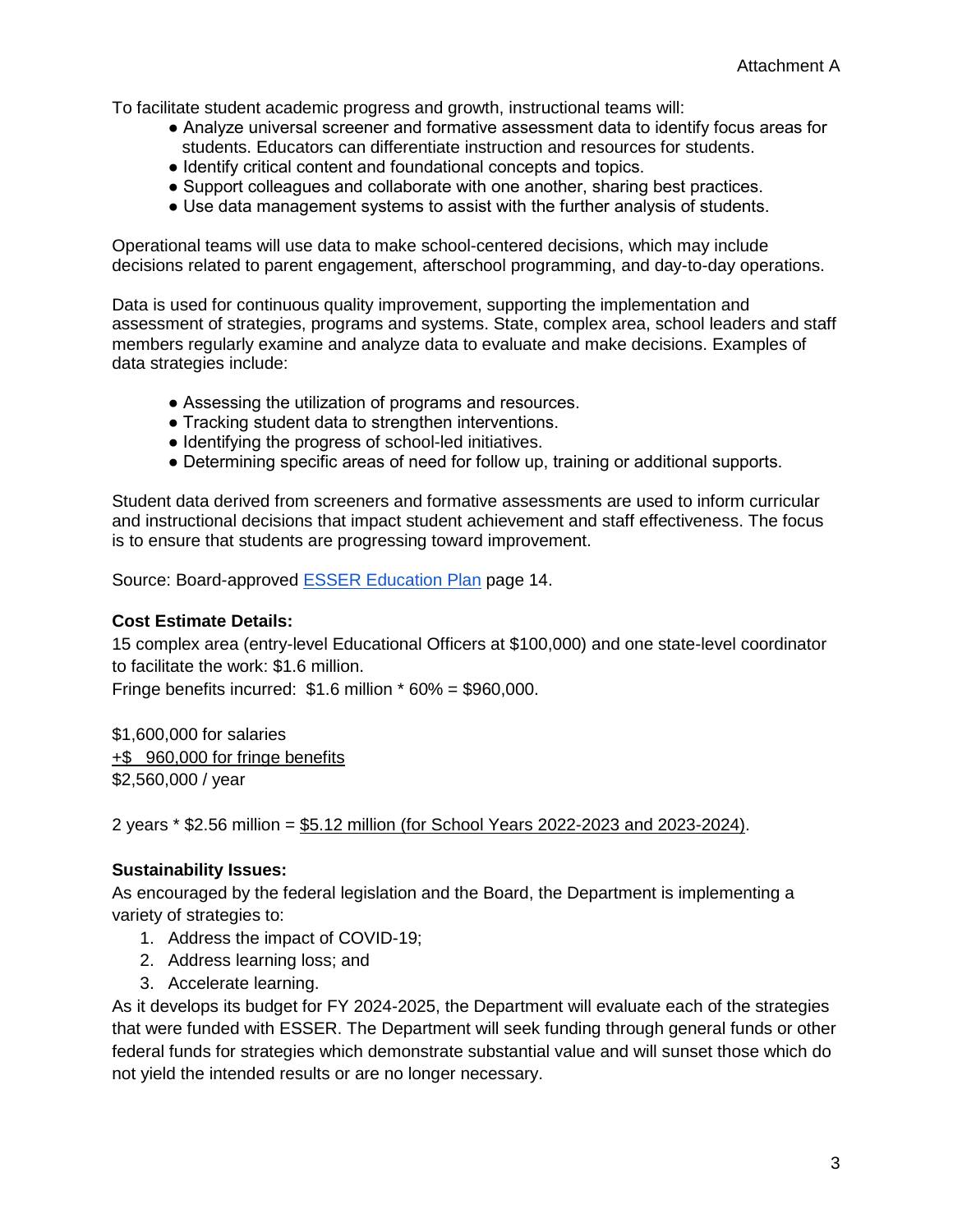## **Description of work associated with advancing this systemwide strategy:**

Implementing an established process for examining data related to the impact of COVID-19 to make instructional and operational decisions for students and schools.

#### **Tri-level roles for implementation of Systemwide Strategy:**

Implementation of these strategies will involve all levels of the Department. This systemic approach will provide direction and support for school, staff, and student success.

| <b>State Office</b>                                                                                                                                                                                                                                                                                                                                    | <b>Complex Area</b>                                                                                                                                                                                                                                                                                                             | <b>School</b>                                                                                                                                                                                                                                                                                                                           |
|--------------------------------------------------------------------------------------------------------------------------------------------------------------------------------------------------------------------------------------------------------------------------------------------------------------------------------------------------------|---------------------------------------------------------------------------------------------------------------------------------------------------------------------------------------------------------------------------------------------------------------------------------------------------------------------------------|-----------------------------------------------------------------------------------------------------------------------------------------------------------------------------------------------------------------------------------------------------------------------------------------------------------------------------------------|
| • Leads and provides direction<br>for the strategy implementation<br>efforts across the complex<br>areas and schools.<br>• Provides the funding for<br>positions that support complex<br>areas and schools.<br>• Helps to remove barriers for<br>implementation.<br>• Provides professional<br>learning and guidance for the<br>systemwide strategies. | • Leads and supports school-<br>level implementation.<br>Identify complex area leads for<br>the systemwide strategies.<br>• Adjusts implementation<br>based on demographics and<br>according to data/need.<br>• Provides professional<br>learning and guidance for the<br>systemwide strategies based<br>on complex area plans. | • Leads implementation of<br>school-level strategies.<br>• Ensures the systemwide<br>strategies are well-<br>implemented.<br>• Personalizes school-level<br>implementation based on<br>student demographics and<br>data.<br>• Provides professional<br>learning and guidance for the<br>systemwide strategies based<br>on school plans. |

Source: BOE-approved **ESSER Education Plan** page 12.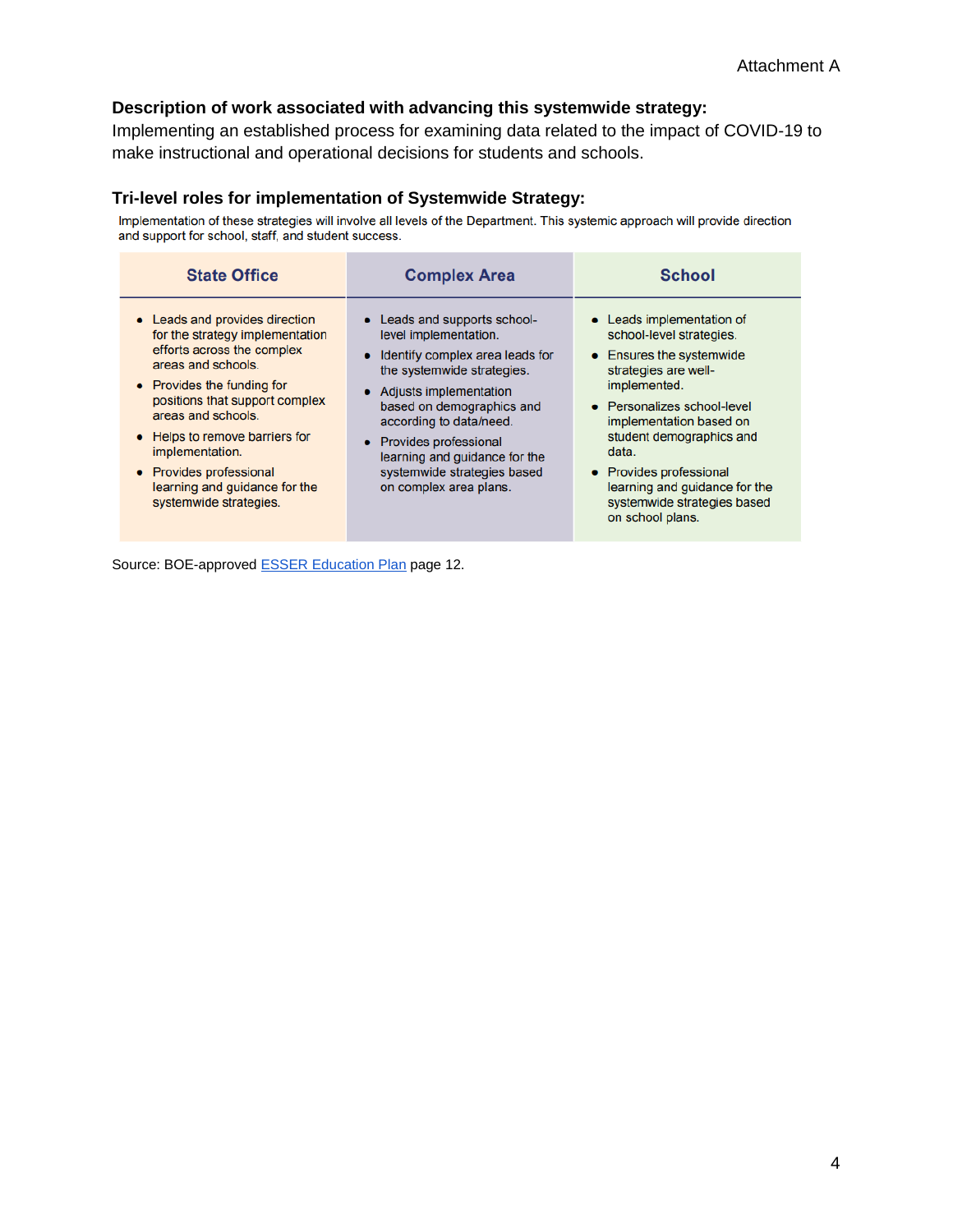# **Additional Information on \$5,120,000 for Systemwide Strategic Support - Responsive Capacity Building**

## **Related to the Department's April 21, 2022 memo:**

**[Update on Department of Education's educational plan and fiscal plan to use federal](https://boe.hawaii.gov/Meetings/Notices/Meeting%20Material%20Library/SAC%20FIC_04212022_Update_Education%20and%20Fiscal%20Plan%20%281%29.pdf)  [funds in the second round of the Educational Stabilization Fund's Elementary and](https://boe.hawaii.gov/Meetings/Notices/Meeting%20Material%20Library/SAC%20FIC_04212022_Update_Education%20and%20Fiscal%20Plan%20%281%29.pdf)  [Secondary School Emergency Relief \("ESSER II"\) and in the third round of ESSER funds](https://boe.hawaii.gov/Meetings/Notices/Meeting%20Material%20Library/SAC%20FIC_04212022_Update_Education%20and%20Fiscal%20Plan%20%281%29.pdf)  [authorized under the American Rescue Plan Act of 2021 \("ESSER ARP"\) approved by the](https://boe.hawaii.gov/Meetings/Notices/Meeting%20Material%20Library/SAC%20FIC_04212022_Update_Education%20and%20Fiscal%20Plan%20%281%29.pdf)  [Board on December 16, 2021](https://boe.hawaii.gov/Meetings/Notices/Meeting%20Material%20Library/SAC%20FIC_04212022_Update_Education%20and%20Fiscal%20Plan%20%281%29.pdf)**

## **Action:**

Change means of financing for a previously Board of Education (BOE) approved activity from Federal Title I funds to ESSER III funds.

## **Background:**

On December 16, 2021, the BOE voted to approve the ESSER Educational plan, which included Responsive Capacity Building as an integral strategy to support training, coaching, and support for school leaders, teachers, and their families to better identify and address the needs of our students.

COVID-19 has significantly disrupted student learning while simultaneously introducing new levels of stress and trauma into school communities.

## **Program Objectives:**

Professional development opportunities will be provided to educators to help address the array of student needs that have developed since the pandemic. For long-term impact and growth, the Department will implement sustainable, equitable and effective teaching and learning practices based on research and evidence. Teachers will be trained not only in the content and instructional practices, but also in differentiated instruction, innovation and engagement, traumainformed care, and social-emotional learning to ensure all students receive a high-quality education. Statewide professional development will help staff to:

- Establish foundational beliefs regarding student well-being.
- Fortify a culturally responsive positive behavioral support system.
- Build a culture of resilience.
- Ensure early identification and provision of supports.
- Collaborate with students, families and the community.
- Promote academic mindsets to meet content standards and the use of response-tointervention strategies.
- Build social and emotional skills of students, staff and community.

## *Support and Coaching*

Coaching and mentoring will continue to be provided to leaders and staff at schools, complex areas and state offices. The Department will refine and expand existing structures to provide support for school administrators and teachers as they address new concerns that the pandemic either introduced to their schools or exacerbated. This includes coaches for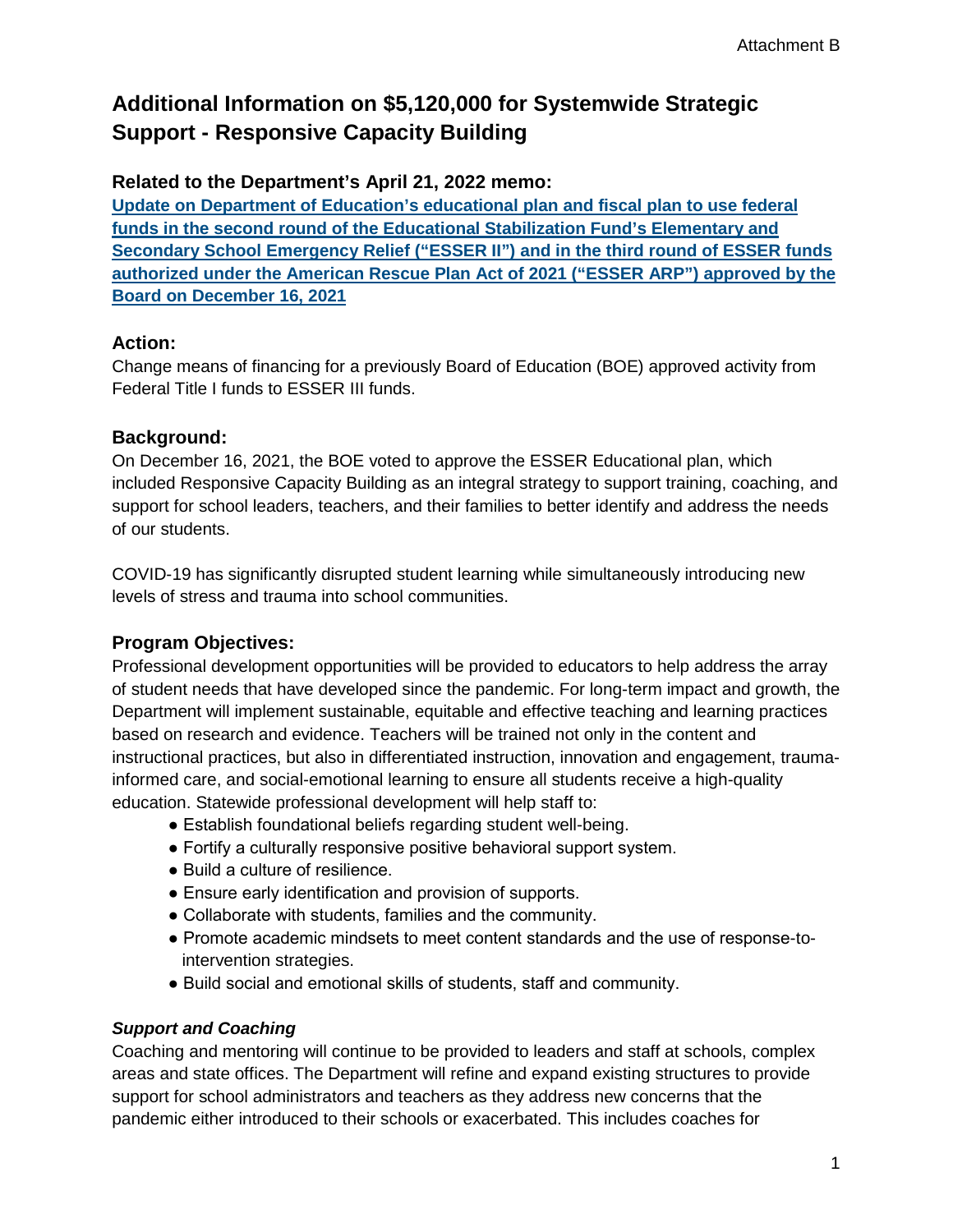administrators and mentors for teachers who are new in their roles or struggling as they adjust to changes.

#### *Family and Community Engagement*

The Department will provide students and families access to various resources and supports to help them cope with the effects of the pandemic. Family engagement will help schools to better identify what supports are needed to facilitate student success." Source: BOE-approved [ESSER Education Plan](https://www.hawaiipublicschools.org/DOE%20Forms/ESSER-EducationalPlan.pdf) page 15.

#### **Purpose of the Positions:**

Under the general supervision of the Assistant Superintendent of the Office of Talent Management, the state educational officer will coordinate and oversee the strategy efforts across the state. As the state lead for the Building Responsive Capacity strategy, the educational officer will provide technical assistance and guidance to state office and complex area staff to establish and execute professional development opportunities to help address the array of student needs that have developed over the course of the pandemic and extended distance learning.

Under the general supervision of the Complex Area Superintendent, the District Educational Specialist (DES) will coordinate, implement, and oversee the strategy efforts within the complex area. As the complex area lead for the Responsive Capacity Building strategy, the DES will provide training, coaching, and support for school leaders, teachers, and families on topics and resources that help to identify and address the needs of students and staff.

The state office educational officer and the DES should have at least six years of responsible professional work experience in education of which four years shall have been in teaching and two years in curriculum or program planning, as appropriate. They should also have professional experience working on collaborative projects within the tri-level system and/or between organizations (e.g., City and County of Honolulu, University of Hawaii, Department of Health, Hawaii Community Foundation); executing data-driven initiatives that led to strong qualitative and quantitative outcomes; monitoring or evaluating program components to track program effectiveness; coaching adults; collecting, organizing, and using data to achieve results; and planning and managing change over multiple years.

The state office educational officer and the DES should be well-versed in the foundations of curriculum and instruction; instructional media and computers; foundations of American education; principles of learning and individual differences; tests and measurements; purposes, methods and materials pertinent to one or more subject matters or program areas of responsive capacity building; and laws, rules, regulations and administrative procedures pertinent to the areas of responsive capacity building. It would also be beneficial if they had a deep understanding of the principles, practices, and techniques in the area of project management, administration, or coordination including budgeting and evaluation and of the PreK-12 system in the Hawaii Multi-Tiered System of Support, leadership development, social and emotional learning, data systems, and formative instruction.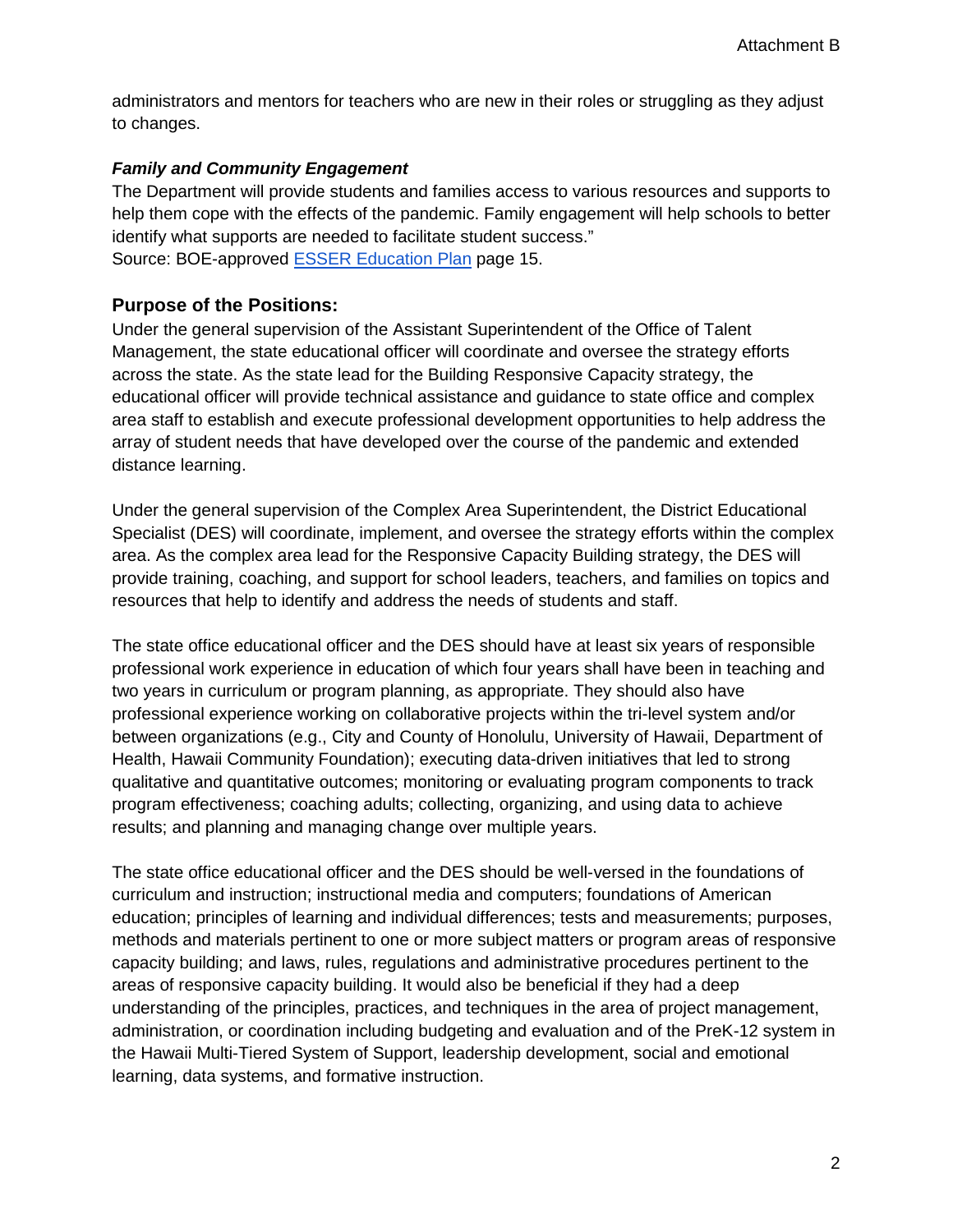The state office educational officer and the DES will be expected to provide leadership, planning and coordination in the areas of responsive capacity building; communicate effectively with others both orally and in writing; operate computer and other business machines; and use tools, equipment, instruments and devices appropriate to one or more subject matters and/or program areas of responsive building capacity. They should also be adept in execution and program management skills; recruiting, hiring, supporting, and holding staff accountable for results; dealing effectively with federal, state, county, and department officials to accomplish program goals and objectives; resolving complex problems using creative reasoning and logic to identify causes and resolutions in effective, innovative and timely manner; interpreting and presenting information and ideas clearly and accurately through reports and other materials; be dataliterate; focusing on goals and results; motivating, inspiring, and moving other to action to achieve ambitious goals; training, coaching, and mentoring staff from different cultural backgrounds and skill sets; and utilizing desktop publishing applications (e.g., Google Suite, Webex/Zoom).

## **Cost Estimate Details:**

The budget estimate is based on 15 Complex Area (entry-level Educational Officers at \$100,000) and one State level coordinator to facilitate the work = \$1.6 million. In addition, as this funding source is not general funds, fringe benefits will also be incurred. \$1.6 million \* 60%  $= $960,000.$ 

 \$1,600,000 for salaries +\$ 960,000 for fringe benefits =\$2,560,000 / year

2 years  $*$  \$2.56 million = \$5.12 million.

## **Sustainability Issues:**

As encouraged by the federal legislation and the Board, the department is implementing a variety of strategies to:

- 1. Address the impact of COVID-19;
- 2. Address Learning Loss; and
- 3. Accelerate Learning.

As it develops its budget for FY 2024-2025, the department will evaluate each of the strategies that were funded with ESSER. The department will seek funding through general funds or other federal funds for strategies which demonstrate substantial value and will sunset those which do not yield the intended results.